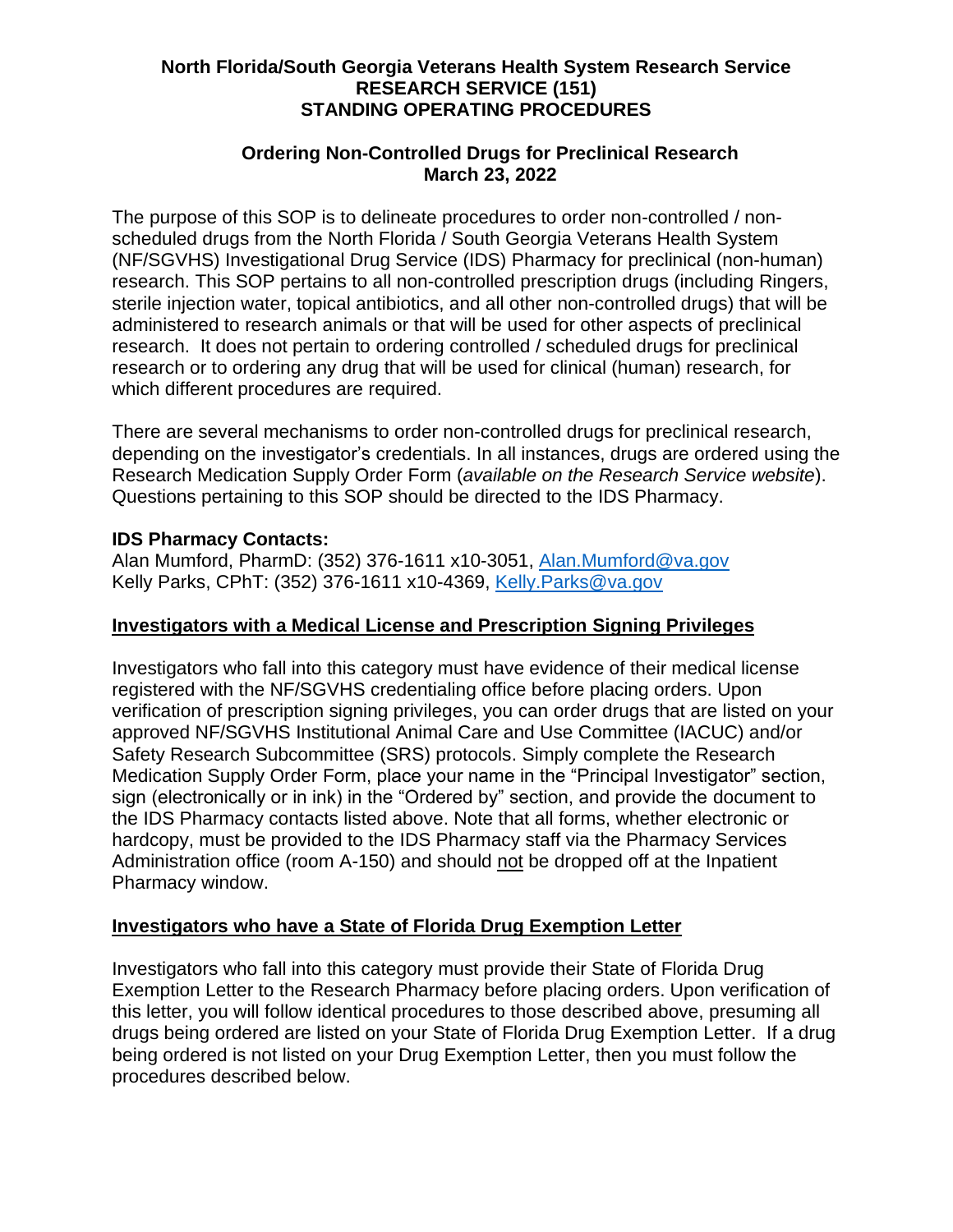## **North Florida/South Georgia Veterans Health System Research Service RESEARCH SERVICE (151) STANDING OPERATING PROCEDURES**

## **Investigators without a State of Florida Drug Exemption Letter**

Investigators in this category are strongly encouraged to obtain a State of Florida Drug Exemption Letter that lists all necessary non-controlled drugs that will be used for preclinical purposes, which simplifies ordering through the Research Pharmacy. Instructions on completing this process are below.

For investigators without a Drug Exemption Letter or who require drugs that are listed on their approved IACUC and/or SRS protocols but that are not listed on their letter, a separate procedure must be followed. In this instance, you will complete the Research Medication Supply Order Form, place your name in the "Principal Investigator" section, have a physician with a medical license and prescription writing privileges sign in the "Ordered by" section, and provide the document to the IDS Pharmacy contacts above.

In this instance, the physician who signs the Research Medication Supply Order Form must be involved in the research process and must be pre-approved by Pharmacy Service and Research Service. Contact information for NF/SGVHS Research Physicians who have been authorized / approved to sign the Research Medication Supply Order Form for other investigators are listed below. Note that the medication supply order form may be signed wet-ink or digitally using VA PIV credentials.

## **Authorized Research Physician Signers:**

Scott Berceli, MD, PhD: [Scott.Berceli@va.gov,](mailto:Scott.Berceli@va.gov) bercesa@surgery.ufl.edu BRRC Investigators Only – William Triggs, MD: [William.Triggs@va.gov](mailto:William.Triggs@va.gov) Emergencies Only – Ilona Schmalfuss, MD: [Ilona.Schmalfuss@va.gov](mailto:Ilona.Schmalfuss@va.gov)

### **After Submitting Research Medication Supply Order Form**

The Research Pharmacy will contact you when your drugs are ready to be dispensed. The turnaround time for drug dispensing can vary depending on several factors, so investigators are encouraged to plan according for upcoming experiments. In case of an emergency situation please contact the IDS Pharmacy at the number listed above.

# **How to Obtain a State of Florida Drug Exemption Letter**

To obtain a Florida Drug Exemption Letter, investigators complete an online application at the Florida Department of Business and Professional Regulations (DBPR) website:

#### Division of Drugs, Devices and Cosmetics – [Exemption Letter for Research, Teaching and Testing](http://www.myfloridalicense.com/DBPR/drugs-devices-and-cosmetics/exemption-letter-research-teaching-testing/) – [MyFloridaLicense.com](http://www.myfloridalicense.com/DBPR/drugs-devices-and-cosmetics/exemption-letter-research-teaching-testing/)

Prior to completing the online application, investigators should contact the IDS Pharmacy to determine the availability of the drugs needed. In most instances, drugs may be regularly available at the IDS Pharmacy through normal supply channels. In this case, you should list the MRVAMC Investigational Drug Service Pharmacy as a vendor on the application. In other instances, drugs may not be available at the IDS